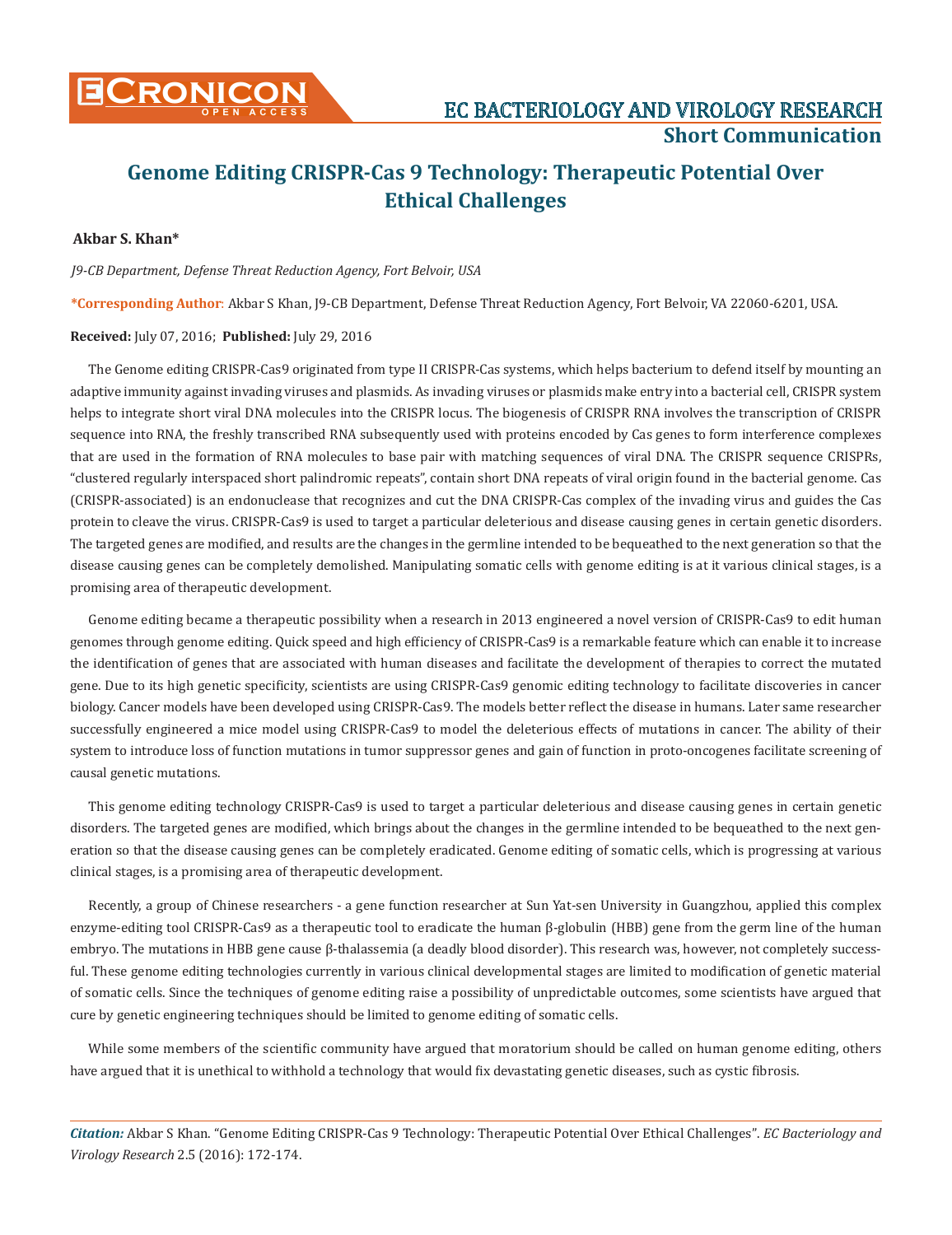## **Genome Editing CRISPR-Cas 9 Technology: Therapeutic Potential Over Ethical Challenges**

One consequence of this technology will be off-target mutations in the genome. Off-target mutations are unintended mutations in the genome. They occur when CRISPR-Cas9 cleaves other DNA sequences within the genome that are homologous to the target DNA sequences. These mutations can be deleterious. Off-target mutations can cause cell death or transformation. Due to some of the limitation of the research, a researcher said that the research should be stopped to allow a broad based discussion about the direction of where we are going. Nevertheless, off-target mutations can be lessened or avoided by using the most recently developed CRISPR-Cas9 as they increased the CRISPR-Cas9 efficiency in site-specific gene targeting using Cas9-modified hiPSC clones.

The cost of germline editing technology is very high to the extent that families coming from rich developed countries could afford it. The developing countries will not have assets to afford the cost of this technology. This may confer an advantage to children born in developed countries.

Genome editing in human embryos using CRISPR-Cas9 could have unpredictable effects to the future generations. CRISPR-Cas9 technology could be used for non-therapeutic modifications. This procedure will open the door to the loss of human diversity and eugenics and will generate custom genetically chosen human race. Last year, a researcher, successfully changed the coat color of the rat suggesting the possibility of inducing a pigmentation change in humans through embryonic editing. So, the genetic enhancement of a specific appearance could cause substantial physical and mental health issues to the children since their appearance is imposed on them through means other than blood relationship.

Genome editing of the human embryo could hinder the ongoing research that involve gene editing of somatic cells that hold promise for therapeutic development. Researcher pointed out, the public outcry about the ethical breach of human embryo genome editing could hinder the promising area of therapeutic development that are involved in making genetic changes in somatic cells. And there should be an open discussion around the appropriate action should a compelling case arise for therapeutic benefit of germline modification. The nuclease may not be as efficient. The nuclease may not necessarily cleave both copies of the target gene or the cells may start dividing before the corrections are completed, resulting in genetic mosaic. Mosaicism is the presence of the populations of somatic cells that are genetically distinct in an organism. Mosaicism is frequently masked. However, mosaicism can cause major phenotypic changes and reveal the expression of lethal genetic mutations. Some of the genetic disorders that result from mosaicism include: Down syndrome, Klinefelter syndrome and Turner syndrome.

CRISPR-Cas9 genome editing technology to an embryo is a very risky affair. Researchers may not be in a position to determine, with precision, the effect of such procedures before birth. The quality control can be performed only on a subset of cells. This limitation shows that it may be impossible to know the effect of genetic modification of an embryo with precision until after birth. Even then, potential problems may take years to develop and show-up to late to correct.

Another question that may arise regarding the embryo genome editing using CRISPR-Cas9 editing technology is the fate of the child produced by such technologies? While it is clear that people's informed consent is secured before genetically engineered somatic cells are used in clinical research, it is not clear what information would be needed from the prospective parents to adequately inform them about the risks involved in germline modification.

The scientific community needs to engage in a discussion to establish rules & guidelines of research involving genetic modification of human germ cells. The discussions should involve stakeholders in different fields: the general public, scientists, bioethicists, public policy and legal experts. Such a discussion should make a clear distinction between genome editing in germ cells and in somatic cells. The significant progress being made in clinical development of approaches to cure deleterious diseases should not be impeded by concerns regarding the ethical implications of germline editing. A voluntary moratorium should be called on genetic modification of human germ cells. The US National Institute of Health has taken the lead in calling moratorium on genome editing of human embryos and earlier this year, the director of US National Institutes of Health, issued a statement that banned NIH-funded research into genomic editing of human

*Citation:* Akbar S Khan. "Genome Editing CRISPR-Cas 9 Technology: Therapeutic Potential Over Ethical Challenges". *EC Bacteriology and Virology Research* 2.5 (2016): 172-174.

173